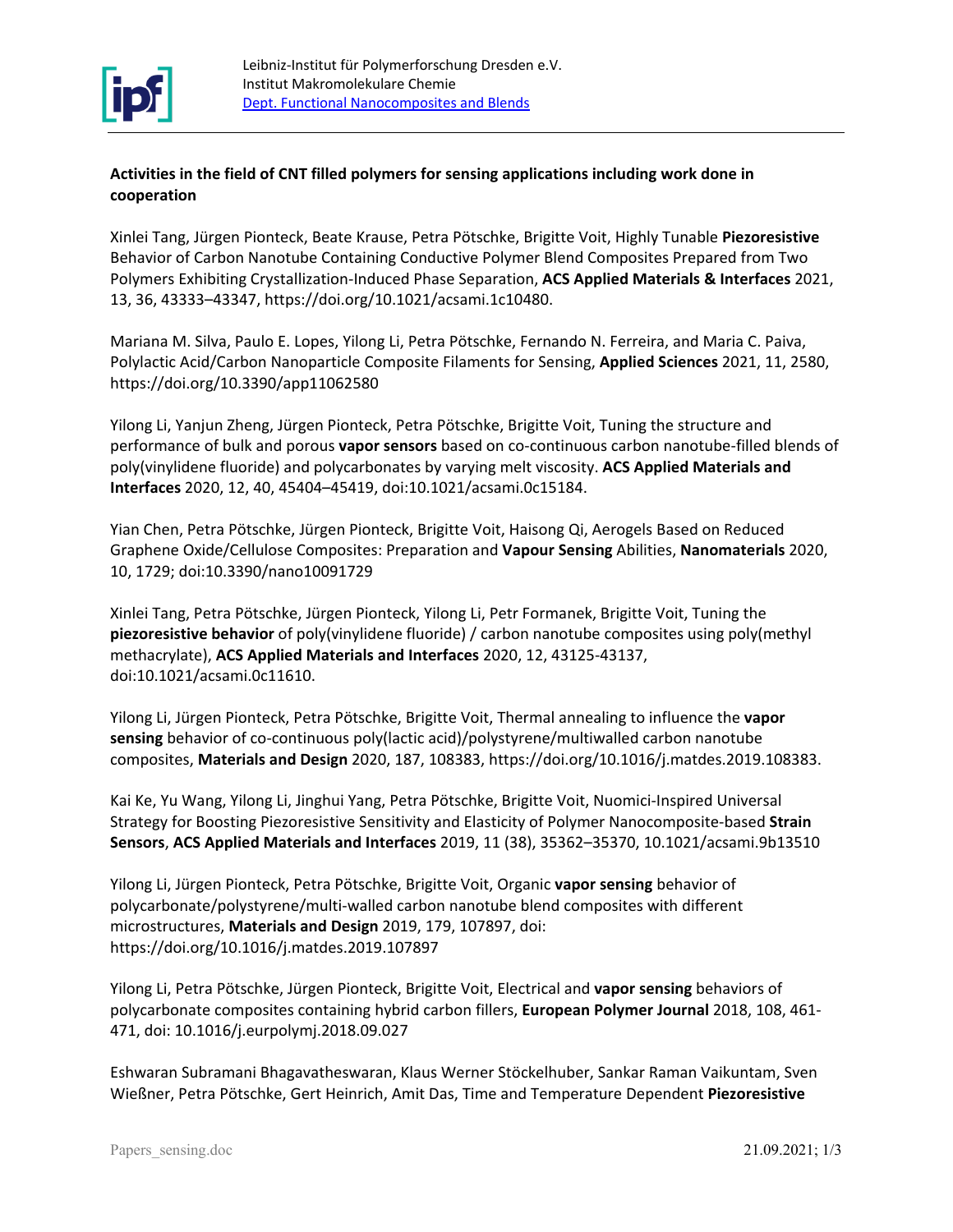

**Behavior** of Conductive Elastomeric Composites, **[Rubber Chemistry and Technology](http://www.rubberchemtechnol.org/loi/rcat)** 2018, 91 (4), 651- 667, doi:10.5254/rct.18.81536.

[Nahal Aliheidari;](https://www.spiedigitallibrary.org/profile/notfound?author=Nahal_Aliheidari) [Amir Ameli;](https://www.spiedigitallibrary.org/profile/notfound?author=Amir_Ameli) [Petra Pötschke,](https://www.spiedigitallibrary.org/profile/notfound?author=Petra_P%C3%B6tschke) **Solvent sensitivity** of smart 3D-printed nanocomposite liquid sensor. [Proceedings of SPIE Volume 10596, Behavior and Mechanics of Multifunctional Materials](https://www.spiedigitallibrary.org/conference-proceedings-of-spie/10596.toc)  [XII;](https://www.spiedigitallibrary.org/conference-proceedings-of-spie/10596.toc) 105960V (22 March 2018); https://doi.org/10.1117/12.2296764

Josef F. Christ, Cameron J. Hohimer, Nahal Aliheidari, Amir Ameli, Changki Mo, Petra Pötschke, 3D printing of highly elastic **strain sensor**s using polyurethane/multiwall carbon nanotube composites, Sensors and Smart Structures Technologies for Civil, Mechanical, and Aerospace Systems 2017, edited by Jerome P. Lynch, Proc. of SPIE Vol. 10168, 101680E, doi: 10.1117/12.2259820

Yian Chen, Petra Pötschke, Jürgen Pionteck, Brigitte Voit, Haisong Qi, Smart cellulose/graphene composites fabricated by in-situ chemical reduction of graphene oxide for **multiple sensing** applications, **Journal of Materials Chemistry A** 2018, 6, [7777 -](tel:77777785) 7785, doi: 10.1039/C8TA00618K

Josef F. Christ, Nahal Aliheidari, Amir Ameli, Petra Pötschke, 3D Printed Highly Elastic **Strain Sensors** of Multiwalled Carbon Nanotube/Thermoplastic Polyurethane Nanocomposites, **Materials and Design** 2017, 131, 394-401,<https://doi.org/10.1016/j.matdes.2017.06.011>

Tamil Selvan, Natarajan Eshwaran, Subramani Bhagavatheswaran, Klaus Werner Stöckelhuber, Sven Wiessner, Petra Pötschke, Gert Heinrich and Amit Das, Strong **strain sensing** [performance of natural](http://pubs.acs.org/doi/abs/10.1021/acsami.6b13074)  [rubber nanocomposites,](http://pubs.acs.org/doi/abs/10.1021/acsami.6b13074) **ACS Appl. Mater. Interfaces** 2017, 9 (5), 4860–4872, DOI: 10.1021/acsami.6b13074

Kai Ke, Petra Pötschke, Shanglin Gao, Brigitte Voit, An Ionic Liquid as Interface Linker for Tuning **Piezoresistive Sensitivit**y and Toughness in Poly(vinylidene fluoride)/Carbon Nanotube Composites, **ACS Appl. Mater. Interfaces** 2017, 9 (6), 5437–5446, DOI: 10.1021/acsami.6b13454

Kai Ke, Petra Pötschke, Niclas Wiegand, Beate Krause, and Brigitte Voit, Tuning the Network Structure in Poly(vinylidene fluoride)/Carbon Nanotube Nanocomposites Using Carbon Black: Toward Improvements of Conductivity and **Piezoresistive Sensitivity**, **ACS Appl. Mater. Interfaces** 2016, 8 (22), 14190–14199, doi: DOI: 10.1021/acsami.6b03451

I. Johannsen, K. Jaksik, N. Wirch, P. Pötschke, B. Fiedler, K. Schulte, Electrical conductivity of melt-spun thermoplastic poly(hydroxy ether of bisphenol A) fibres containing multi-wall carbon nanotubes, **Polymer** 2016, 97, 80-94, doi: 10.1016/j.polymer.2016.05.005

José Roberto Bautista-Quijano, Petra Pötschke, Harald Brünig, Gert Heinrich, **Strain sensing**, electrical and mechanical properties of polycarbonate/multiwall carbon nanotube monofilament fibers fabricated by melt spinning, **Polymer** 2016, 82, 181-189, doi: 10.1016/j.polymer.2015.11.030

Haisong Qi, Jianwen Liu, Jürgen Pionteck, Petra Pötschke, Edith Mäder, Carbon nanotube-cellulose composite aerogels for **vapour sensing**, **Sensors and Actuators B** 2015, 213, 20-26, doi : 10.1016/j.snb.2015.02.067